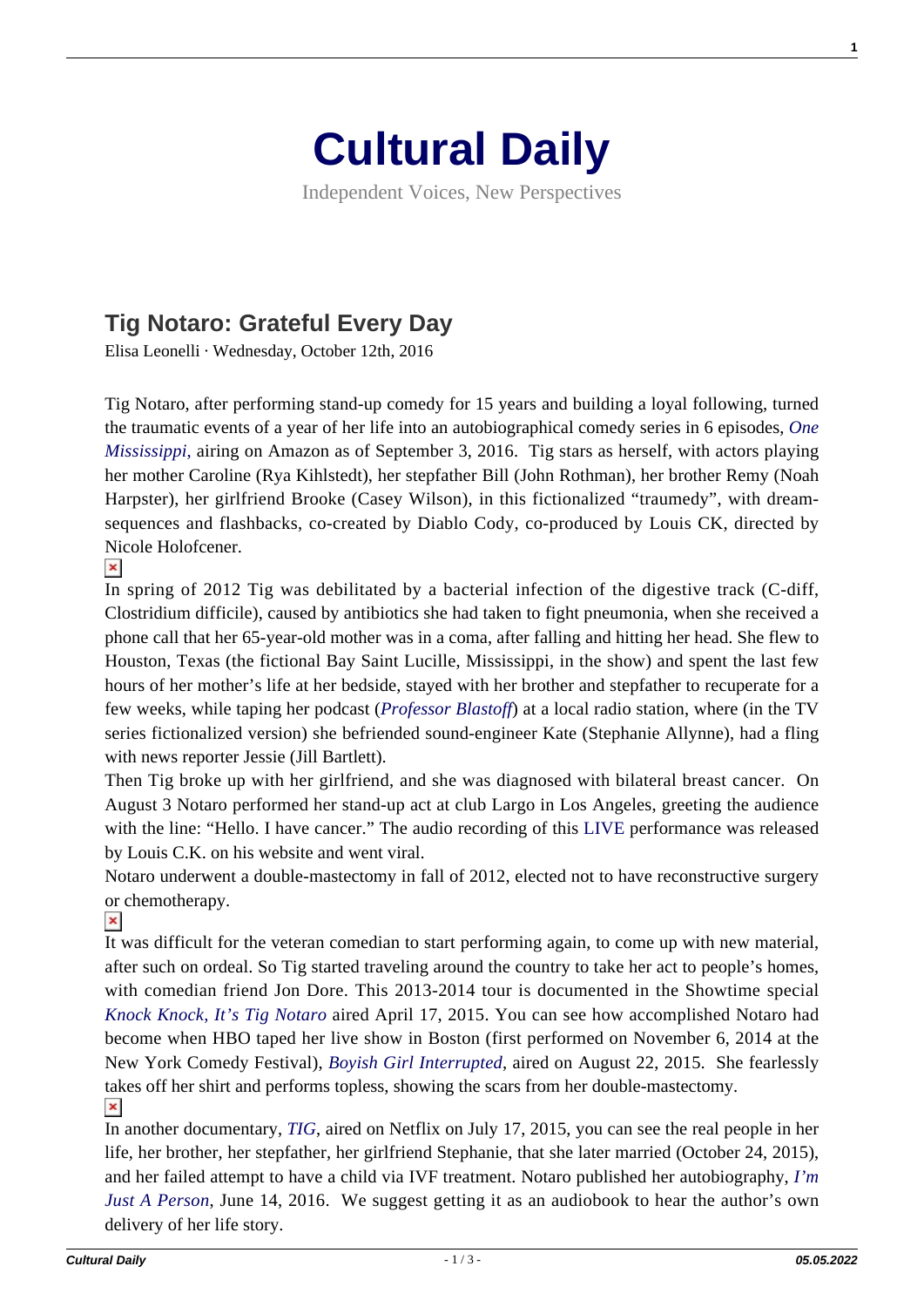## $\pmb{\times}$

And there is a happy ending to this story. Tig and Stephanie are now parents of twin boys, Max and Finn, born June 26, 2016, via surrogate.

We were curious to find out how Notaro feels today. She graciously agreed to an interview with *Cultural Weekly*.

**Show title,** *One Mississipi***.** "It's nostalgic, reminiscent of childhood. It also has to do with counting and time. It felt like a cool title that people will be able to interpret however they like."

**Nickname Tig.** "My brother made it up when he was 2-years-old, he couldn't say Mathilde and somehow Tig came out. My mother's name was Mathilde as well and so was my grandmother's. Actually no one went by it, oddly enough."

**Growing up with an older brother so close in age.** "It was nice being a year apart. I feel like you're born with a best friend for life. And that's what I'm hoping for my own boys, that they will have a connection. Right now they can barely recognize or notice each other in the same room, but hopefully that will change."

**Having found love and becoming a mother at 45.** "Being married, having these babies and my health, all of it, is something I don't take for granted. I feel thankful every day. It's nothing I thought was in my future. I kept hitting brick walls in romantic relationships and in trying to have children. I can't believe the degree of happiness that I found. As thankful as I am for my career, having the happiness and joy at home gives me a bit of an edge over my concerns about taking things too seriously."

**Eating healthy, after cancer and stomach infection.** "Definitely. I'm not 100 percent great about it all the time, but I would say 75 to 80 percent of the time I'm trying to lean towards the vegan diet. And I feel a lot better when I eat like that."

**No longer riding a motorcycle.** "After I started dating Stephanie, she said, *that won't be happening anymore*. So I haven't ridden my motorcycle in almost 5 years."

**Relating to a wife who's 15 years younger.** "We talk about being surprised that we really feel that we relate and connect like we're the same age. I can't believe how mature and wise beyond her years she is. She astounds me."

**The presidential elections.** "I'm a full-fledged Hillary supporter. Obviously the country is divided, but I stand in the category of those that are for Hillary or mortified by the idea of Trump."

Going back on the road. "After we finished filming the TV show, the babies were born a week later. So Stephanie and I are both taking time off from work to stay home and spend time with them. Next week I start going out of town on tour here and there on the weekends. We live in a house in the hills right across the street from Stephanie's mother (she works during the week and is off on the weekend); that way Stephanie will have her mother to help with the babies. But they're pretty good—they're sleeping about 5 to 8 hours a night."

## $\pmb{\times}$

Tig Notaro (c) tignation

Check out [Tig's website](http://tignation.com/) for the tour dates and locations. She will perform at Largo in Los Angeles on November 7 and December 2, 2016.

[alert type=alert-white ][Please consider making a tax-deductible donation now so we can keep](https://nextecho.org/donate/) [publishing strong creative voices.](https://nextecho.org/donate/)[/alert]

This entry was posted on Wednesday, October 12th, 2016 at 11:28 am and is filed under [TV](https://culturaldaily.com/category/media/tv/) You can follow any responses to this entry through the [Comments \(RSS\)](https://culturaldaily.com/comments/feed/) feed. You can leave a